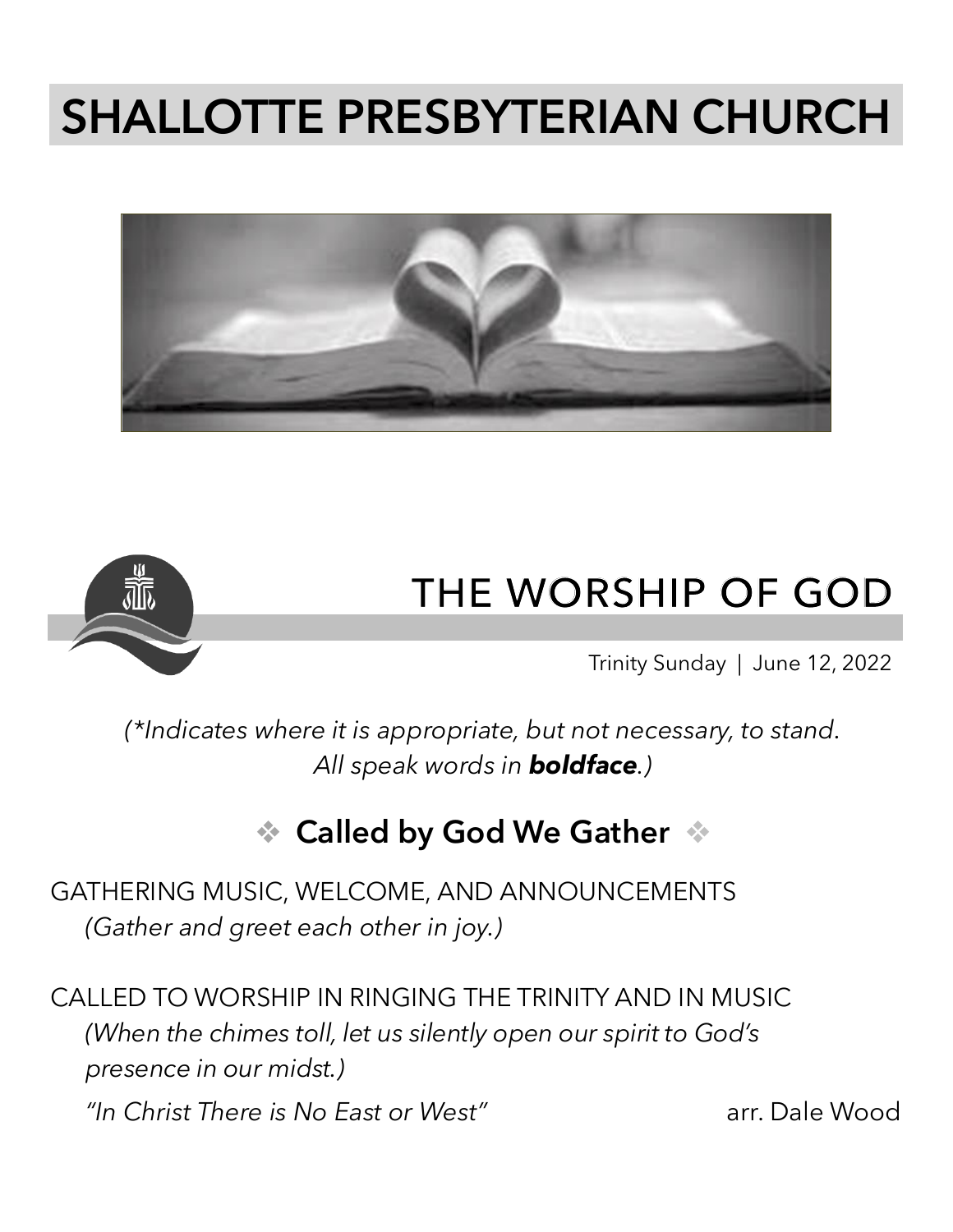#### OPENING SENTENCES

Because from the beginning God has been faithful, **we aim to serve God with lives of faithfulness.** Because in the Trinity God patterned community, **we bring our lives together in this church.** Because God has showered us with love, **we answer God's call to worship!** \*HYMN #1 *Holy, Holy, Holy! Lord God Almighty!* NICEA

PRAYER OF PRAISE AND CONFESSION

. . . We need no more words, just penitence. *(Silent confession)*

Now, God,

*(verses 1-3)*

#### **help us to live as a forgiven people — visibly different, gloriously free, for Jesus' sake. Amen.**

#### ASSURANCE OF PARDON

Let us say it together with joy:

#### **In Jesus Christ we are forgiven, Alleluia! Amen.**

\*RESPONSE OF PRAISE

*Holy, Holy, Holy! Lord God Almighty!, v. 4* NICEA

*Holy, holy, holy! Lord God Almighty! All thy works shall praise thy name, in earth and sky and sea. Holy, holy, holy! merciful and mighty! God in three persons, blessed Trinity!* 

❖ **To Hear God's Word of Grace** ❖

SCRIPTURE READING Matthew 5:21-27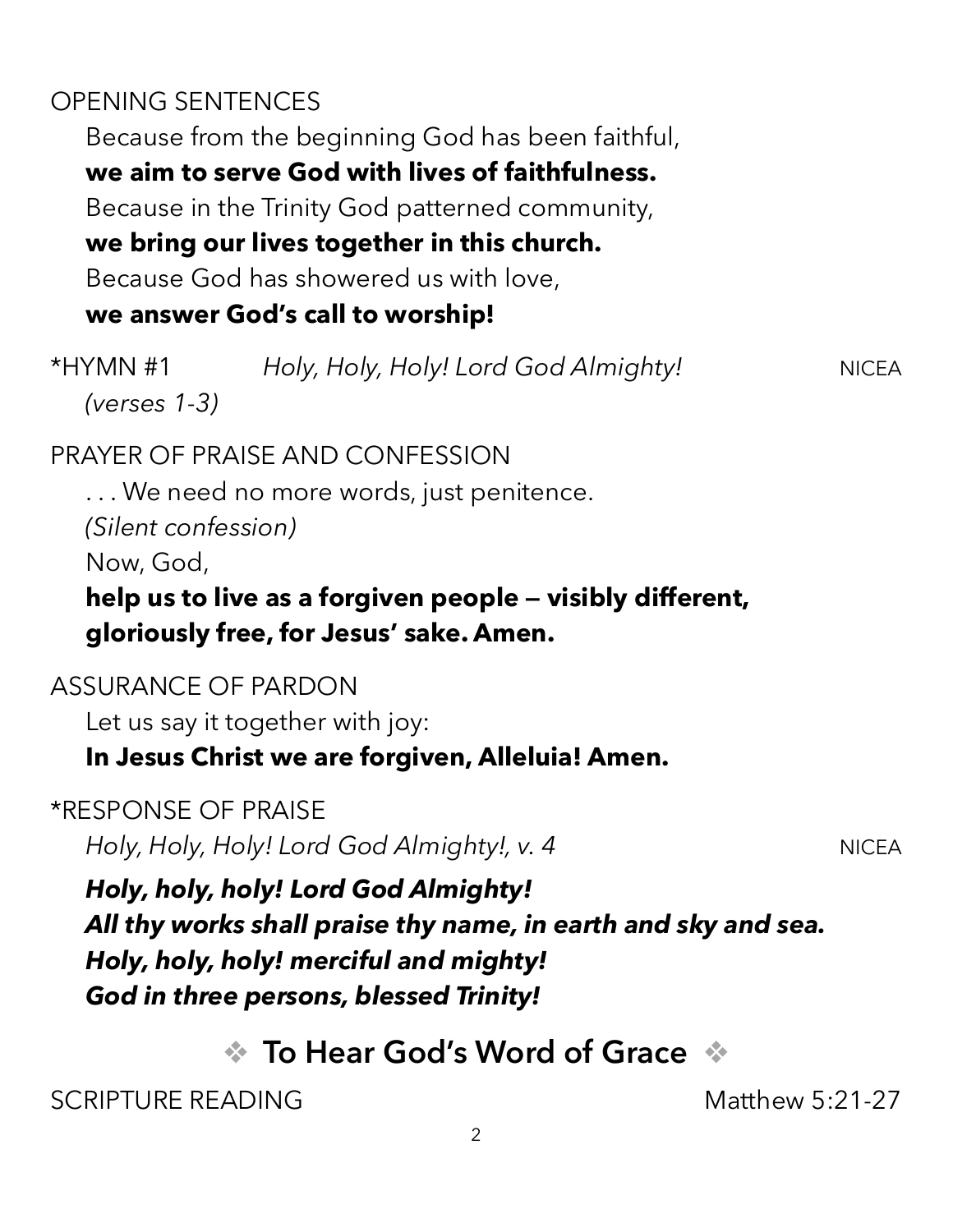ANTHEM

*It's All in the Hands of God* Natalie Sleeth Gail Thomas, soprano & Wayne Tillman, tenor

SERMON The matter of the Tell You" Rev. Laura Viau

## ❖ **To Respond in Faith with Gratitude** ❖

HYMN #761, v. 1 *Called as Partners in Christ's Service* BEECHER

#### ORDINATION AND INSTALLATION

Ann McPhaul, Ordained & Installed as Deacon Mike Claxton, Clerk of Session:

There are varieties of gifts, but it is the same Spirit who gives them.

#### **There are different ways of serving God, but it is the same Lord who is served.**

God works through each person in a unique way, but it is God's purpose that is accomplished.

#### **To each is given a gift of the Spirit to be used for the common good.**

Together we are the body of Christ, and individually members of it.

\*Apostle's Creed

Do you believe in God the Father?

**I believe in God, the Father almighty, creator of heaven and earth.**